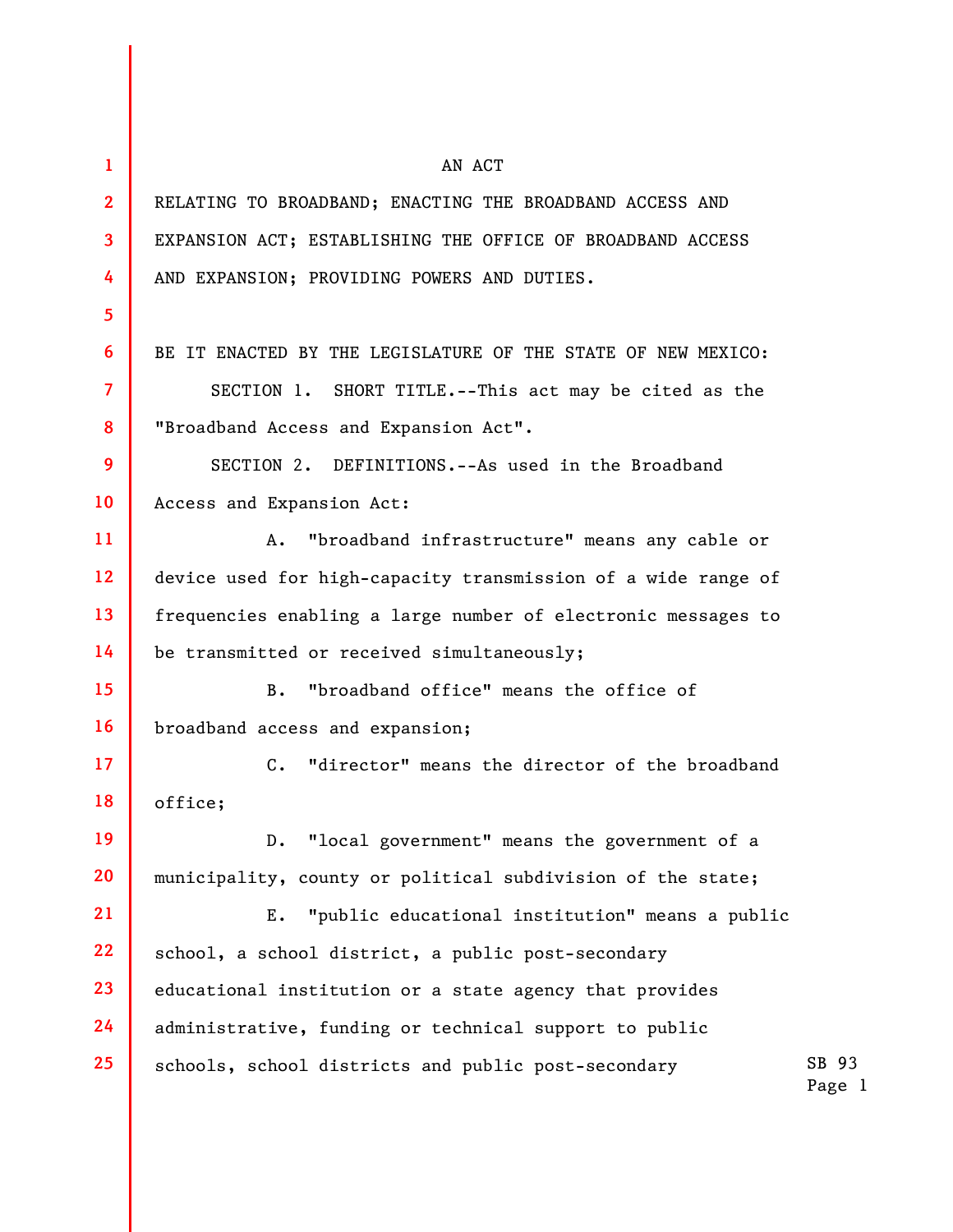1

educational institutions;

2 3 4 5 6 7 8 9 10 11 12 13 14 15 16 17 18 19 20 21 22 F. "quality of service" means the standards established by the federal communications commission; and G. "statewide broadband plan" means a plan, including recommended statutory changes and implementation procedures, for the development and expansion of broadband infrastructure and services throughout the state to meet the needs: (1) for the delivery of internet-based educational, medical and emergency services; (2) for local and tribal communities to foster and recruit internet-reliant business and industry and to promote economic development and job creation; and (3) to support internet-reliant state, local and tribal government agency functions and facilitate the delivery of governmental services in a manner that is competitive with similar government agencies in neighboring states. SECTION 3. OFFICE OF BROADBAND ACCESS AND EXPANSION CREATED--DIRECTOR--STANDARDS--DATA COLLECTION--STATEWIDE BROADBAND PLAN--ASSISTANCE FOR POLITICAL SUBDIVISIONS.-- A. The "office of broadband access and expansion"

is created and is administratively attached to the department of information technology.

25

23

24

SB 93 B. The broadband office shall be managed by the

Page 2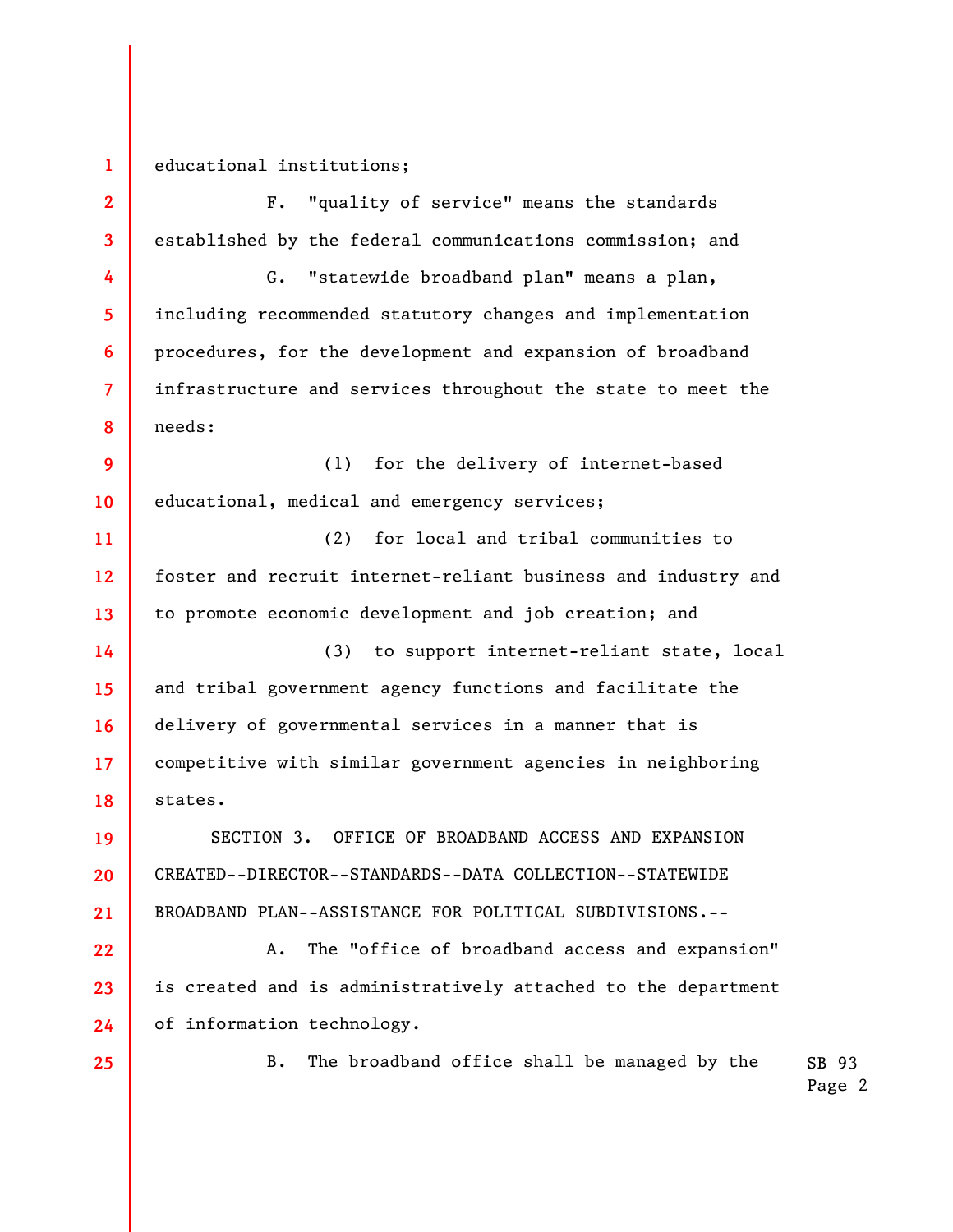1 2 3 4 5 6 7 8 9 10 11 12 13 14 15 16 17 18 19 20 21 22 23 24 25 director, who shall be appointed by the governor. The director may hire staff as needed to meet the responsibilities of the broadband office. C. The broadband office shall: (1) establish by rule standards for quality of service for homes, businesses and public institutions; (2) create and maintain an official, publicly accessible online New Mexico broadband access map showing broadband availability and quality of service for homes, businesses and public institutions on a county-by-county basis; and (3) create and maintain a repository for broadband data and information in New Mexico on a county-by-county basis, including: (a) the number of homes and businesses that do not have access to broadband service; (b) the number of homes and businesses that have broadband service that falls below the quality of service standards established by the broadband office; and (c) the locations of broadband infrastructure currently owned or projected for construction by the state or local governments on a county-by-county basis. D. On or before January 1, 2022, the broadband office shall develop and provide to the governor and the

SB 93 Page 3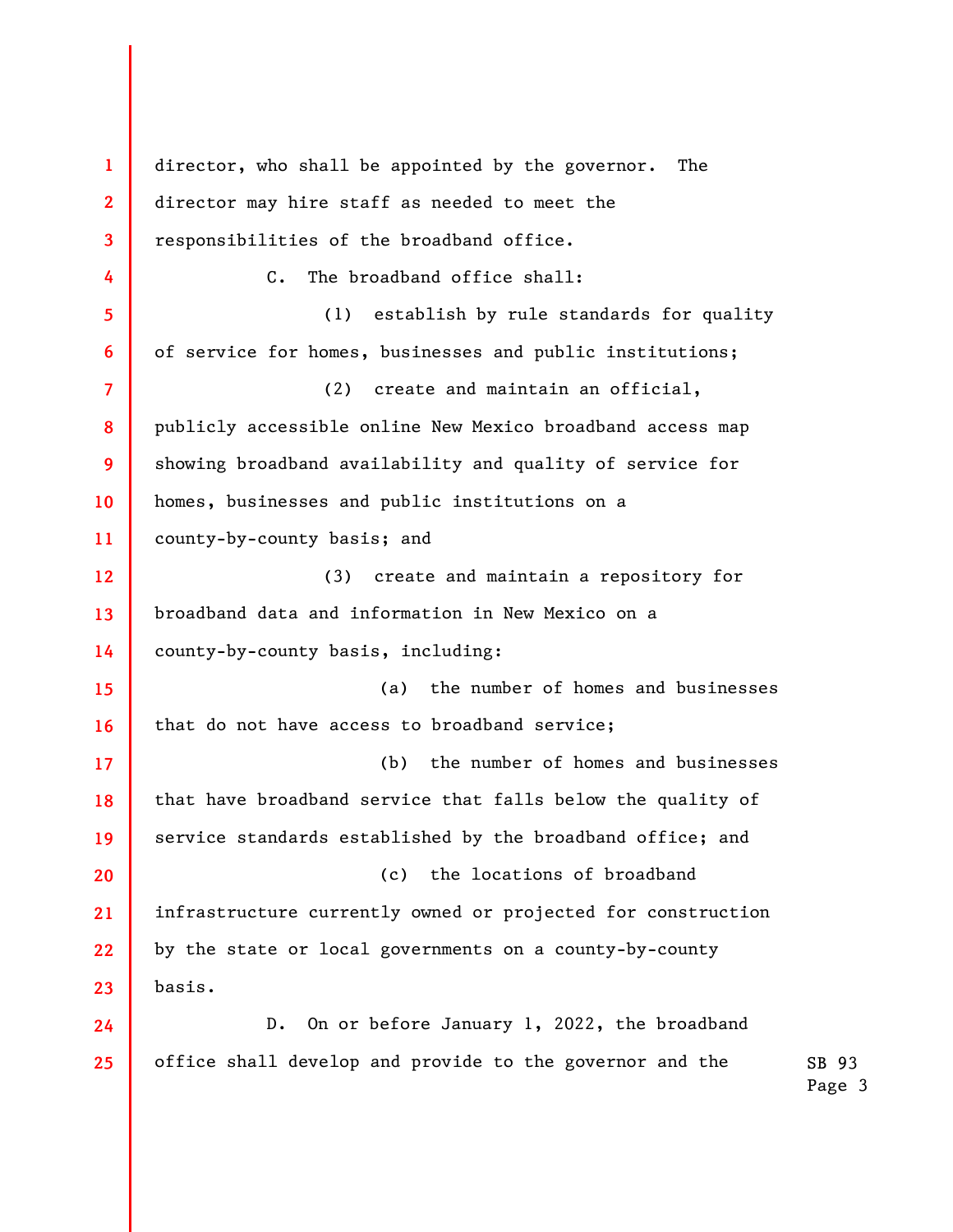legislature a three-year statewide broadband plan.

1

2

3

4

5

6

7

8

9

10

11

12

13

24

25

E. On or before January 1, 2023, and on or before January 1 of each year thereafter, the broadband office shall update and revise the statewide broadband plan developed pursuant to this section for the ensuing three years and report the updated and revised statewide broadband plan to the governor and the legislature. In its initial plan pursuant to Subsection D of this section and in its annual revised and updated plan pursuant to this subsection, the broadband office shall provide an assessment of broadband service across the state compared to the standards established by the various federal broadband regulatory and assistance programs.

14 15 16 17 18 19 20 21 F. In the development of the statewide broadband plan, the broadband office shall request advice and provide opportunities for meaningful input from each local and tribal government within New Mexico, and all state agencies and public educational institutions shall cooperate with and provide relevant broadband-related information collected or developed by the agencies as requested by the broadband office.

22 23 G. The broadband office shall implement the statewide broadband plan.

SB 93 H. The broadband office shall provide technical and planning assistance to local governments, public

Page 4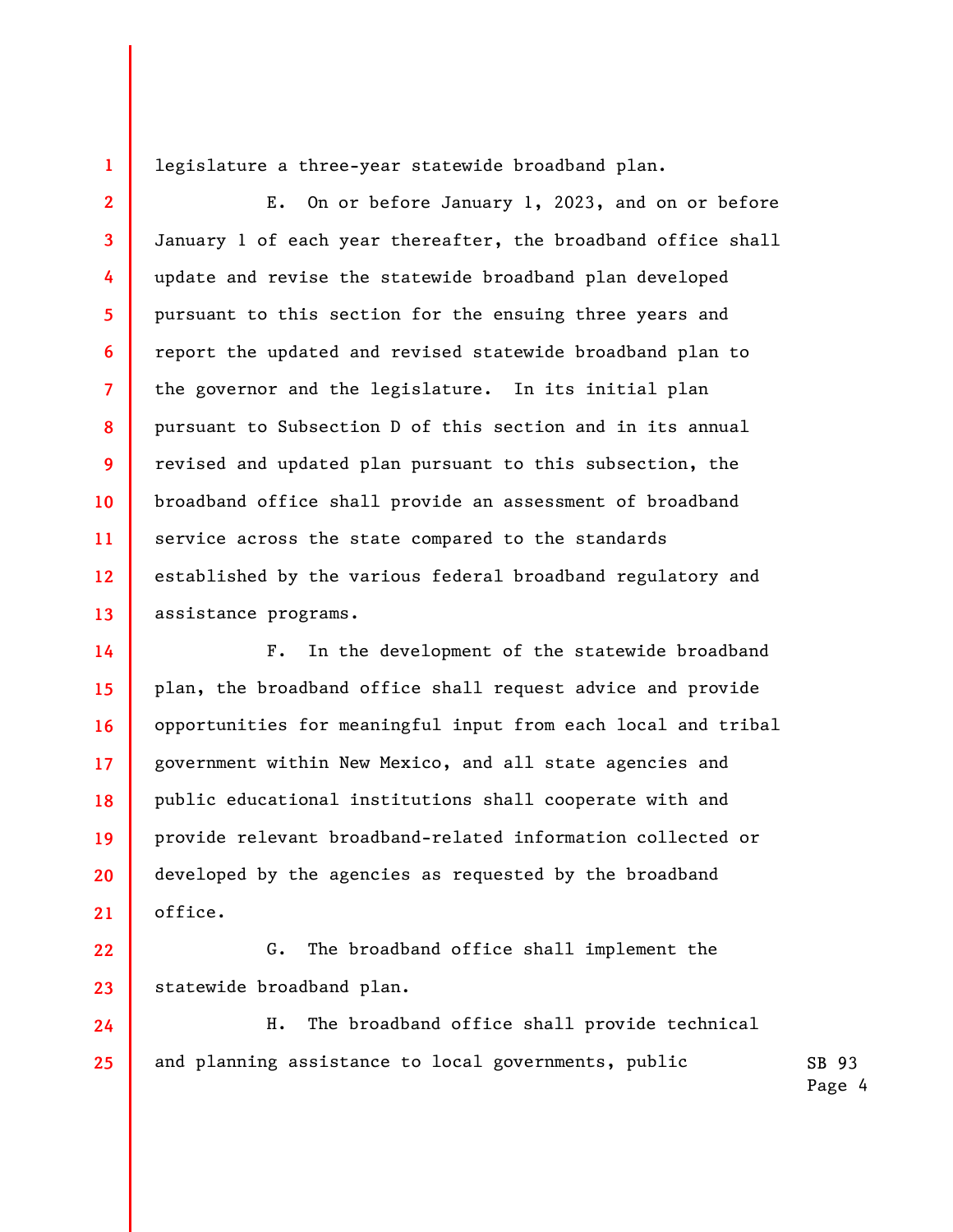educational institutions and state agencies in the design, development or implementation of their own plans for the development of broadband service. When providing planning and technical assistance, the broadband office shall encourage the use of regional planning and may provide planning and technical assistance to tribal government agencies and schools when those entities are participants in a joint powers agreement with a county, municipality, political subdivision, public educational institution or state agency or memorandum of understanding for the design, development or implementation of a regional broadband plan.

1

2

3

4

5

6

7

8

9

10

11

12

13

14

15

16

17

18

21

22

23

24

25

I. The broadband office may form an advisory committee comprising representatives of state, local and tribal government agencies and the general public to facilitate the collection of information and the development of proposals for the statewide broadband plan; provided that if an advisory committee is formed, at least three different tribal agencies shall be represented on the committee.

19 20 SECTION 4. COORDINATION OF STATE AND LOCAL GOVERNMENT BROADBAND EFFORTS.--

 A. The broadband office shall identify federal and nongovernmental broadband funding assistance opportunities for local governments, public educational institutions, state agencies and tribal governments and shall publish a list of those opportunities in a manner that can be searched on a

SB 93 Page 5